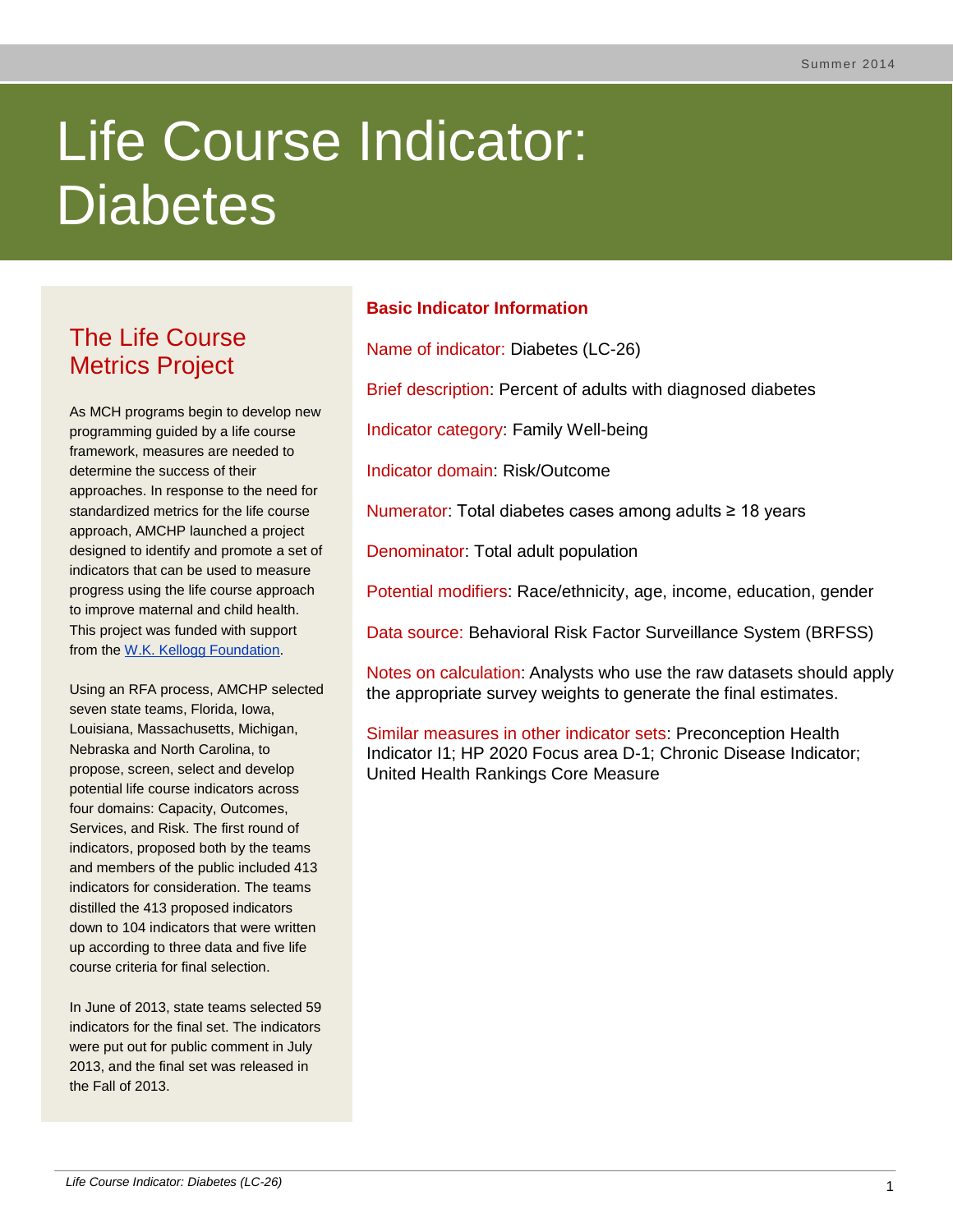## **Life Course Criteria**

#### *Introduction*

Diabetes is a chronic metabolic condition in which the body cannot adequately make (type 1) or use (type 2) the hormone, insulin. Type I diabetes is typically diagnosed in childhood or adolescence and the cause of onset remains unclear.<sup>50</sup> There is no known way to prevent onset of type I diabetes and management after diagnosis is critical to avoiding associated morbidity and complications.<sup>50</sup> Type 2 diabetes accounts for 90 to 95 percent of adult cases and is usually preventable.<sup>22</sup> Chronic excess energy – due to a combination of high caloric intake and low physical activity – is thought to be the primary driver for development of type 2 diabetes in susceptible individuals.<sup>23</sup> Due to resulting insulin resistance, individuals with diabetes accumulate high concentrations of glucose in their blood. If undiagnosed or left unmanaged, high blood glucose (also known as high blood sugar) can lead to a number of severe complications, including heart disease, blindness, kidney failure, limb amputation or death.<sup>22</sup> Diabetes was the seventh leading cause of death in the United States in 2010, contributing to more than 234,000 deaths annually.<sup>22</sup> In addition, self-reported diabetes prevalence has steadily increased in the United States over the past two decades, from 4.9 percent in 1990 to 7.3 percent in 2000 and 8.7 percent in 2010.<sup>1,3</sup> The Centers for Disease Control and Prevention (CDC) now estimates that 28.9 million (12.3 percent) U.S. adults aged 20 and older are currently living with diabetes, including approximately 8.1 million living with undiagnosed disease.<sup>22</sup> This narrative focuses mainly on the preventability of type 2 diabetes as an avenue for positively affecting this indicator, however, both type I and type 2 diabetes have implications for health over the life course and proper management of both types is crucial for improving health outcomes.

#### *Implications for equity*

Type 2 diabetes and its complications disproportionately affect individuals from racial and ethnic minority groups. In 2012, the rate of diagnosed diabetes was highest among American Indians and Alaska Natives, affecting an estimated 15.9 percent of this population.<sup>22</sup> In the same period, age-adjusted prevalence of diabetes was 13.2 percent among non-Hispanic Black adults; 12.8 percent among Hispanic adults; 9.0 percent among Asian American adults; and 7.6 percent among non-Hispanic White adults.<sup>22,4</sup> Significant variation exists within these populations, as well. Among Hispanic adults, Mexican Americans (13.9 percent) and Puerto Ricans (14.8 percent) displayed disproportionately high prevalence rates.<sup>22</sup> Likewise, high diabetes prevalence is found in American Indians in southern Arizona (24.1 percent), while Alaskan Natives have a much lower prevalence of 6 percent.<sup>22</sup>

Researchers have identified a number of genes associated with type 2 diabetes, and heritability is high.<sup>23</sup> The risk of diabetes in children is two to six times higher where one or more first-degree relatives are affected with diabetes,<sup>7</sup> however, not all susceptible individuals will develop the disease.<sup>23</sup> Susceptibility genes may be activated, or triggered, by complex social and environmental exposures, especially during critical periods of development.<sup>5</sup>Evidence suggests that metabolic health status is highly sensitive to epigenesis, the biochemical processes that may result from social and environmental exposures and affect which genes are expressed.<sup>23,24</sup> Racial health disparities may be partially attributable to epigenetic effects caused by stress and environmental conditions experienced by minorities due to discrimination and racism including inadequate housing, crowded and violent environments, and low educational attainment.<sup>24</sup>

Varied exposure to a complex set of risk and protective factors at critical life stages can significantly alter individuals' metabolic health trajectories, contributing to persistent disparities and increased risk of diabetes among certain groups.<sup>5</sup> Factors placing individuals at increased risk for diabetes include gestational diabetes, propensity toward bottle feeding for infants, poor diet, sedentary lifestyle and unhealthy sleep patterns.<sup>23,25</sup> Inequities in social, economic, and environmental conditions may increase these factors in racial minorities.<sup>25,6</sup>

To illustrate, African American women are less likely to breastfeed, a known protective factor for diabetes, than White or Hispanic women.<sup>26</sup> Lower breastfeeding rates in African American women may be due to cultural norms, negative perceptions about breastfeeding, lack of partner support, or unsupportive work environments.<sup>26</sup> In order to reduce disparities in diabetes and improve health equity, increasing protective factors such as breastfeeding in high-risk populations should be examined.

Early onset of diabetes in youth, including type I diabetes, and poor glycemic control have been associated with lower educational attainment and unemployment, which may limit access to health insurance and preventive health care services, as well as impact health-seeking behaviors.<sup>5</sup> Underlying inequities in social, economic and environmental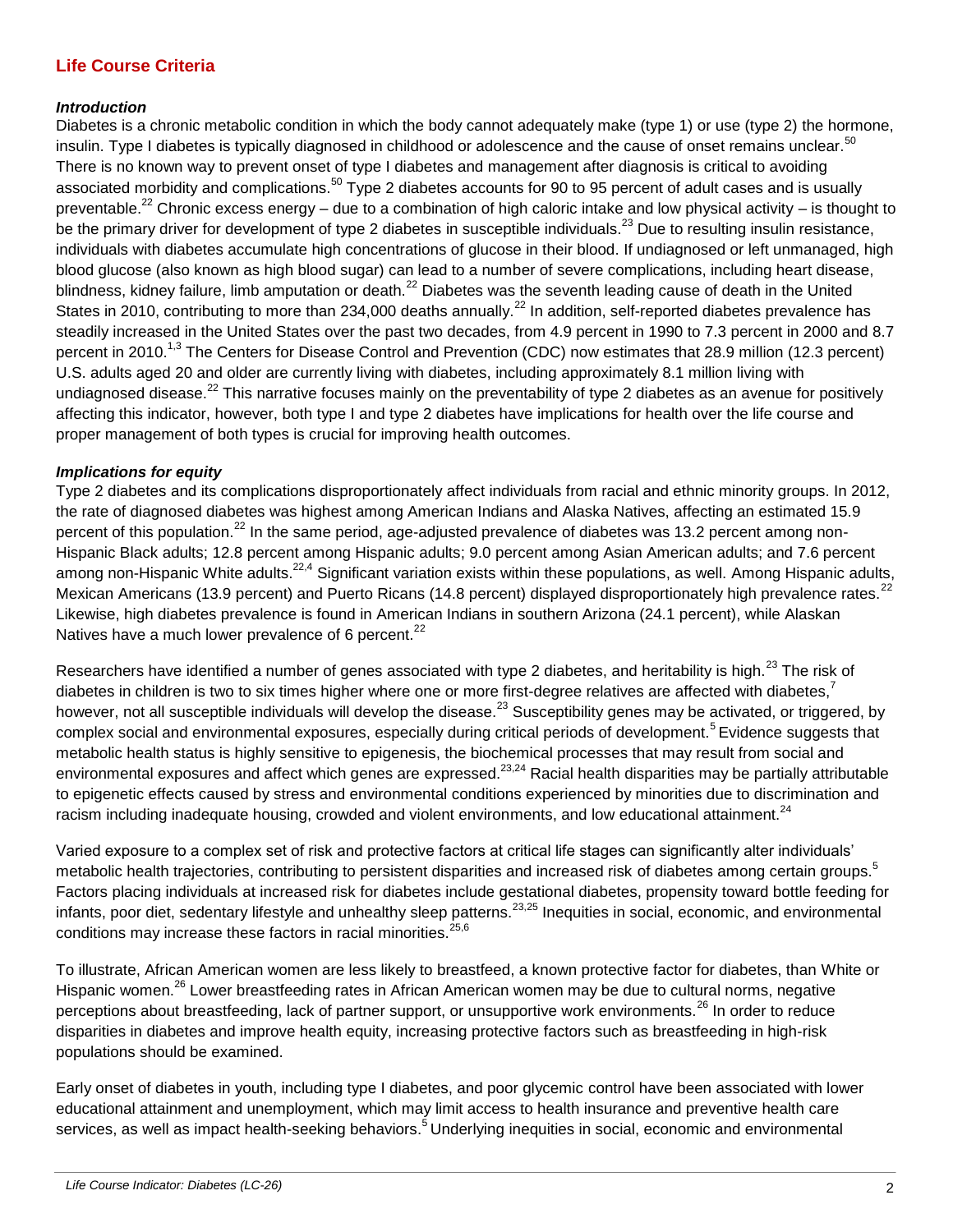conditions can also impact the ability of individuals to engage in healthy lifestyle and self-management activities that support the control of diabetes both prior to and after its onset. For example, low-income families and households with limited access to affordable produce are less likely to maintain a healthy diet than those with higher incomes and who live in close proximity to a grocery store.<sup>27,28</sup> Similarly, individuals who live in unsafe neighborhoods with high crime rates or that lack sidewalks, parks and other green space are less likely to maintain recommended levels of physical activity.<sup>29,30</sup>

#### *Public health impact*

Currently, 29.1 million people in the United States have diabetes, which is 9.3 percent of the population. Diabetes results in a total of \$245 billion in direct medical costs (\$176 billion) and indirect costs due to disability, work loss, and premature mortality (\$69 billion).<sup>22</sup> Type 2 diabetes currently accounts for the majority of diagnosed diabetes cases in adults (90-95 percent), and an estimated 1.7 million new cases were diagnosed in 2012.<sup>22</sup> Onset of type 2 diabetes can be prevented by reducing risk factors such as overnutrition (taking in more calories than required for normal growth and development), physical inactivity, and overweight or obesity.<sup>3</sup>

An important predictor of future burden, an estimated 86 million adults in the United States are currently living with prediabetes, or impaired glucose tolerance.<sup>22</sup> CDC reports that 15 to 30 percent of these individuals will develop type 2 diabetes in the next five years without weight loss or changes in diet and exercise to reduce their risk.<sup>31</sup> This represents a substantial opportunity for impact through public health interventions. In 2010, an evaluation of clinical trials found that a modest weight loss of less than 20 pounds could substantially reduce the risk of diabetes; the study also found that moderate to intense physical activity (e.g. brisk walking for ≥150 minutes per week) could reduce diabetes risk, even without weight loss.<sup>10</sup>

In the absence of intervention, it is currently projected that more than 30 percent of individuals in the United States will develop diabetes in their lifetime.<sup>32</sup> Given the increasing prevalence of type 2 diabetes at younger ages, an increasing number of women are entering pregnancy with the disease.<sup>37</sup> Those who enter pregnancy with uncontrolled diabetes are more likely to experience complications, such as preeclampsia, macrosomia (birth weight >4,500 grams), congenital malformations, or perinatal death.<sup>33</sup> Obesity and diabetes increase risk for maternal morbidity,  $35, 36$  which makes prevention of these conditions a valuable preconception health opportunity. Diabetes is a risk factor for two main causes of severe maternal morbidity including cardiac conditions and preeclampsia.<sup>36</sup> Although screening for gestational diabetes is recommended at 24 weeks,<sup>38</sup> greater awareness of diabetes prevention in women of childbearing age could help to reduce the impact diabetes has on women and families.<sup>37</sup> Gestational diabetes is discussed in more depth in the life course indicator narrative LC-49.

According to the CDC, strong correlation also exists between diabetes and the presence of comorbidities, such as heart disease and stroke.<sup>8</sup> A review of 2004 death certificates revealed that heart disease was reported in 68 percent of diabetes-related deaths.<sup>8</sup> Screening for type 2 diabetes is now recommended for adults with high blood pressure and other cardiovascular risk factors in order to identify and manage undiagnosed cases.<sup>9</sup>

The consequences of uncontrolled diabetes can be devastating for individuals, their families, and their communities. In 2011, diabetes was the leading cause of blindness among adults age 20 to 74 years.<sup>8</sup> Diabetes also accounted for an estimated 60 percent of non trauma-related lower-limb amputations and 44 percent of end-stage renal failure in adults.<sup>8</sup> A number of other morbidities have been linked to diabetes including gum disease, hearing loss, non-alcoholic fatty liver disease, erectile dysfunction, depression, polycystic ovarian disease, complications of pregnancy, and some cancers.<sup>17-</sup> <sup>20,23</sup> As a result of their higher risk for comorbid conditions, individuals with diabetes, on average, incur more than twice the medical costs as those who do not have diabetes.<sup>8</sup>

#### *Leverage or realign resources*

Given the complex set of social, economic, and environmental factors associated with the onset of type 2 diabetes, investment in a multi-sector approach offers the most promising route to its prevention and management. A wide range of possible diabetes prevention partners exist for maternal and child health (MCH) programs including other state or local level programs (e.g. transportation, parks and recreation), community or faith-based organizations (e.g. churches), community recreation facilities, universities, private companies (e.g. sporting goods, restaurants, corner stores), and health care organizations. A number of groups at the national level have been addressing diabetes through web-based resources and community integration programs including: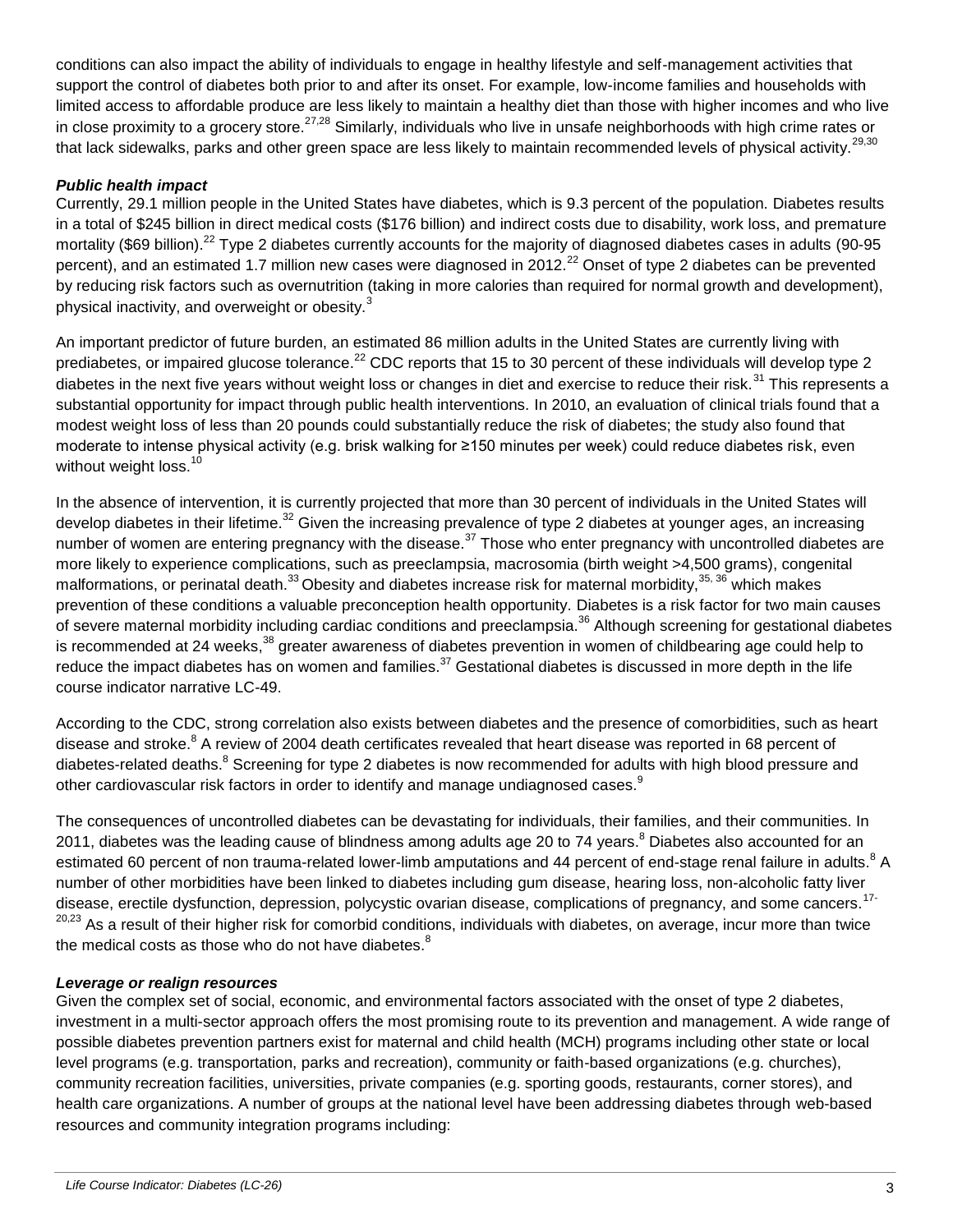- The National Diabetes Prevention Program by  $CDC^{43}$
- CheckUp America by the American Diabetes Association<sup>44</sup>
- Community Health Workers/Promotores de Salud: Critical Connections in Communities by CDC<sup>45</sup>

Overweight and obesity are associated with risk for type 2 diabetes, making prevention strategies for type 2 diabetes similar to those employed in overweight and obesity prevention. State or local level policies such as the New York City local government's requirement for posting nutrition information on menus and limiting the size of beverage cups make healthy nutrition choices easier and may make consumers more aware of nutrition.<sup>42</sup> Other interventions that are shown to be effective in reducing incidence and effectively managing type 2 diabetes include combined diet and physical activity promotion programs in clinical or community settings, case management to monitor and improve glycemic control, and type 2 diabetes self-management education in community gathering locations.<sup>39</sup>

Medicare and Medicaid have a significant interest in diabetes prevention due to health care costs. The Medicaid Incentives for the Prevention of Chronic Disease (MIPCD) grant program currently funds state programs designed to address chronic disease prevention goals including controlling or reducing weight, preventing diabetes onset, and improving management of diabetes.<sup>40</sup> In Minnesota, the state health department and local YMCAs partner to enroll Medicaid beneficiaries in a weight loss and control program funded by MIPCD designed to reduce diabetes and improve cardiovascular health.<sup>40</sup> In Hawaii an MIPCD grant funds the Hawaii Patient Rewards and Incentive for Supporting Empowerment Project (HI-PRAISE), which focuses on prevention of diabetes and managing the disease through incentives for activities such as blood tests, eye exams, behavioral health counseling and education.<sup>40</sup> Currently, Medicare covers diabetes screening tests and tools needed for diabetes self-management such as insulin and other medications.<sup>16</sup> Also, through the Affordable Care Act, preventive services such as type 2 diabetes screening, diet counseling, and blood pressure screening are covered without cost sharing.<sup>16</sup>

The Special Supplemental Nutrition Program for Women, Infants, and Children (WIC) works with low-income women and children who are at risk for developing type 2 diabetes and may mitigate risk factors through provision of nutrition education and healthy foods.<sup>41</sup> WIC not only provides families with healthy food options such as fruits, vegetables, and whole grains, but also promotes breastfeeding among participants,<sup>41</sup> which is a protective factor against diabetes for children.<sup>26</sup>

Type 2 diabetes is increasingly being diagnosed among children and adolescents, $^{22}$  making schools a key partner in prevention. Beyond nutrition and physical problems, diabetes in school-age children increases risk for academic disadvantage (i.e., poor student attendance, impaired cognitive ability, or reduced academic achievement).<sup>11</sup> A study done by Datar, et. al. found an association between overweight children and lower standardized test scores in math and reading.<sup>12</sup> In addition, adolescents ages 15-17 who are overweight tend to show signs of depression, shame,<sup>13</sup> and being victims and perpetrators of bullying.<sup>14</sup> Many schools already have interventions in place that promote physical activity and behavioral changes. Some have been successful in diet modification and increasing physical activity, but more research is needed about long-term effects of school interventions, and whether or not the interventions are being followed through outside of the school environment.<sup>15</sup>

#### *Predict an individual's health and wellness and/or that of their offspring*

As noted above, improperly managed diabetes can lead to damage to the heart, blood vessels, eyes, kidneys, mouth, gums, teeth, and nerves leading to multiple serious health problems including cardiovascular disease, blindness, kidney failure, and lower limb amputations. <sup>46,47</sup> Diabetes causes damage to small blood vessels in the kidneys creating high risk for chronic kidney disease, which presents in 35 percent of adult diabetics.<sup>48</sup> Multiple risk factors for cardiovascular disease are common in individuals with diabetes, particularly type 2 diabetes.<sup>46</sup> Type 2 diabetics also have a higher risk for high blood pressure, high cholesterol, obesity, and/or high triglyceride levels.<sup>46</sup> A clustering of three or more of these cardiovascular disease risk factors in an individual is known as metabolic syndrome.<sup>46</sup> In an estimated 50 percent of diabetics, some form of diabetic neuropathy (nerve damage) will occur, with risk increasing with the duration of diabetes.<sup>46</sup> Neuropathy results in numbness, pain and weakness in limbs, hands, and feet.<sup>46</sup> Lastly, there is also evidence that people with diabetes are at double the risk of depression compared to people without diabetes.<sup>5,46</sup> Elevated risk for depression may be due to stress related to having diabetes or could be linked to the effect diabetes has on brain function.<sup>46</sup>

The 'developmental origins of adult disease' hypothesis, also known as the 'Barker hypothesis' states changes in physiology and metabolism occur due to early developmental experiences, particularly intrauterine experiences, creating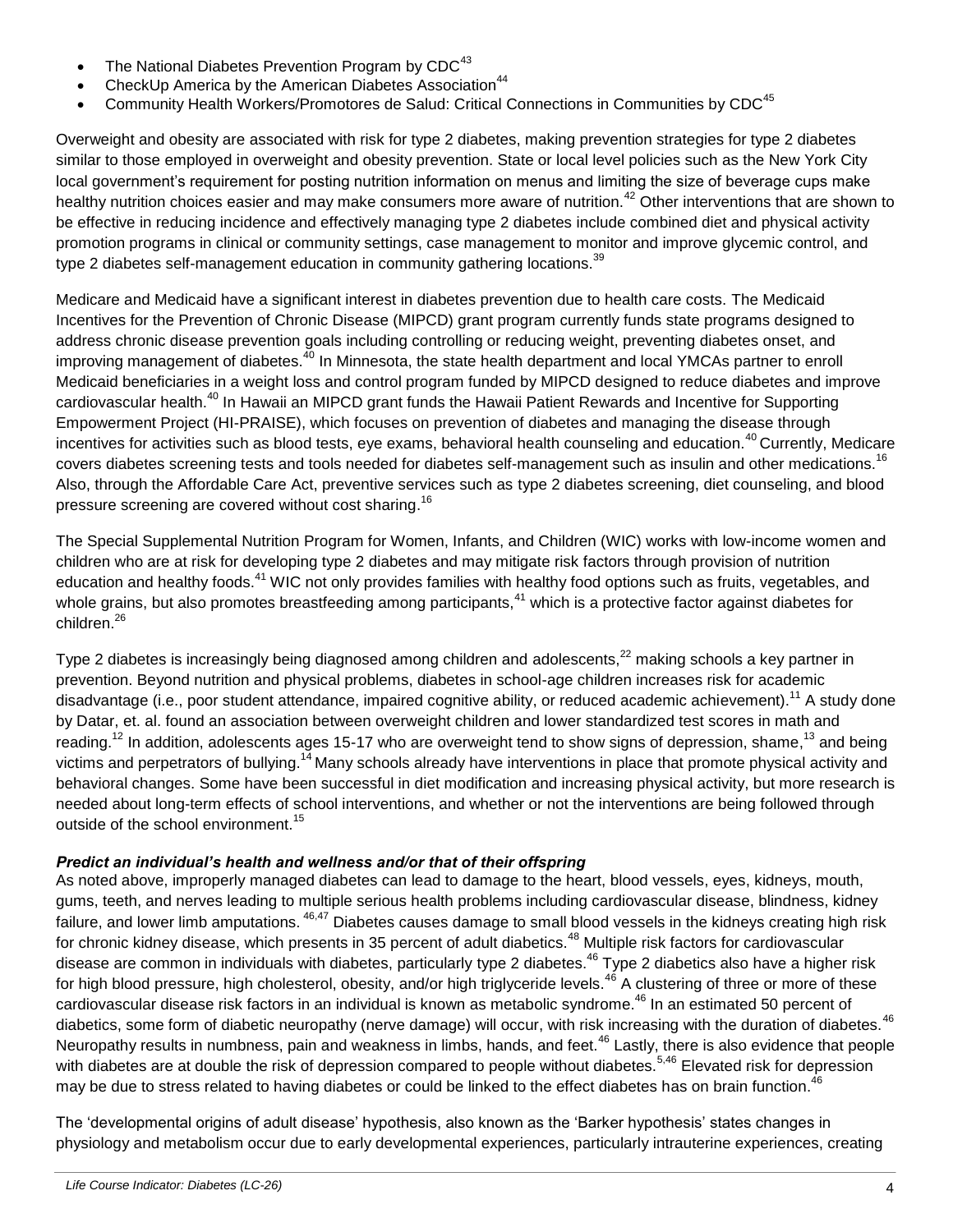an increased risk for disease in adulthood.<sup>49</sup> Increased health risks for infants born to diabetic mothers may illustrate this hypothesis. Infants born to diabetic mothers are at a high risk for spontaneous abortion, congenital malformations, stillbirth, and perinatal morbidity and mortality.<sup>18</sup> Maternal diabetes may cause infants to produce excess insulin, leading to increased growth rates and macrosomia (birthweight > 4,000 to 4,500 grams). Maternal diabetes also leads to a higher risk for breathing problems and low blood glucose levels in infants.<sup>19</sup> In childhood and adolescence children born to diabetic mothers are at a higher risk for obesity and development of type 2 diabetes.<sup>20</sup> The elevated risk of diabetes in children and adolescents born to mothers with diabetes during pregnancy creates a cycle of diabetes that persists across generations.<sup>37</sup> Greater awareness, prevention and management of diabetes across the lifespan will reduce the impact diabetes has on women, children, and families. $37$ 

### **Data Criteria**

#### *Data availability*

The Behavioral Risk Factor Surveillance System (BRFSS) is the world's largest, on-going telephone health survey system, tracking health conditions and risk behaviors in the United States yearly since 1984. Currently, data are collected monthly in all 50 states, the District of Columbia, Puerto Rico, the U.S. Virgin Islands, and Guam for adults 18 years and older. CDC provides state and national level prevalence data on their web site.

The CDC develops approximately 80 questions each year. Some of these are core questions asked each year, and some are rotating core questions asked every other year. There are also CDC supported modules that address specific topics that states can use. States may also develop additional questions to supplement the core questions. Modules used by states are noted on the CDC websites

Local level estimates for BRFSS data can be obtained using the Selected Metropolitan/Micropolitan Area Risk Trends (SMART) data. Local areas are metropolitan or micropolitan statistical areas (MMSAs) as defined by the Office of Management and Budget. SMART data is currently available for data going back to 2002 for MMSAs with 500 or more respondents.

Data on self-reported physician diagnosis of adult diabetes is available in all 50 states and the District of Columbia through the CDC BRFSS.<sup>1</sup> Included within the core BRFSS module of questions used by all states, diabetes data also are available annually for select MMSAs. In many states, BRFSS may be the only source of timely data on adult diabetes.

BRFSS was selected as the primary data source because adults have a higher incidence and burden of diabetes than children or adolescents. Juvenile diabetes is also a major public health issue; however, analysts may have insufficient cases and statistical power to make meaningful interpretations of the data.

#### *Data quality*

Numerous studies have compared estimates of chronic conditions and behaviors obtained from BRFSS to other national surveys including the National Health Interview Survey and the National Health and Nutrition Examination Survey; while there are some differences, findings on overall health status and certain chronic conditions tended to be similar despite declining response rates for BRFSS.

Since some questions on the BRFSS address sensitive health conditions and behaviors, there is intermittent missing data throughout the dataset. However, refusal to answer generally accounts for a small proportion of responses for most data elements. The notable exception is income, where refusals accounted for over 23 percent of the data in one state in 2010; the median percent missing across BRFSS for income in 2010 was 14 percent.

Quality control computer programs are used to check the raw data for values out of range. CDC performs quality checks for core questions, and each state has its own protocol for checking state-specific questions. Interviewers are monitored during the annual questionnaire pilot period and intermittently during the data collection period to determine whether any interviewer bias exists and to correct any bias that might be found. On an ongoing basis, 10 percent of interview calls are verified.

Prior to 2011, the sampling for BRFSS represented only adults living in a private residence with a landline telephone, but starting in 2011, the sample also included data from respondents living in cell phone-only households. Weighted response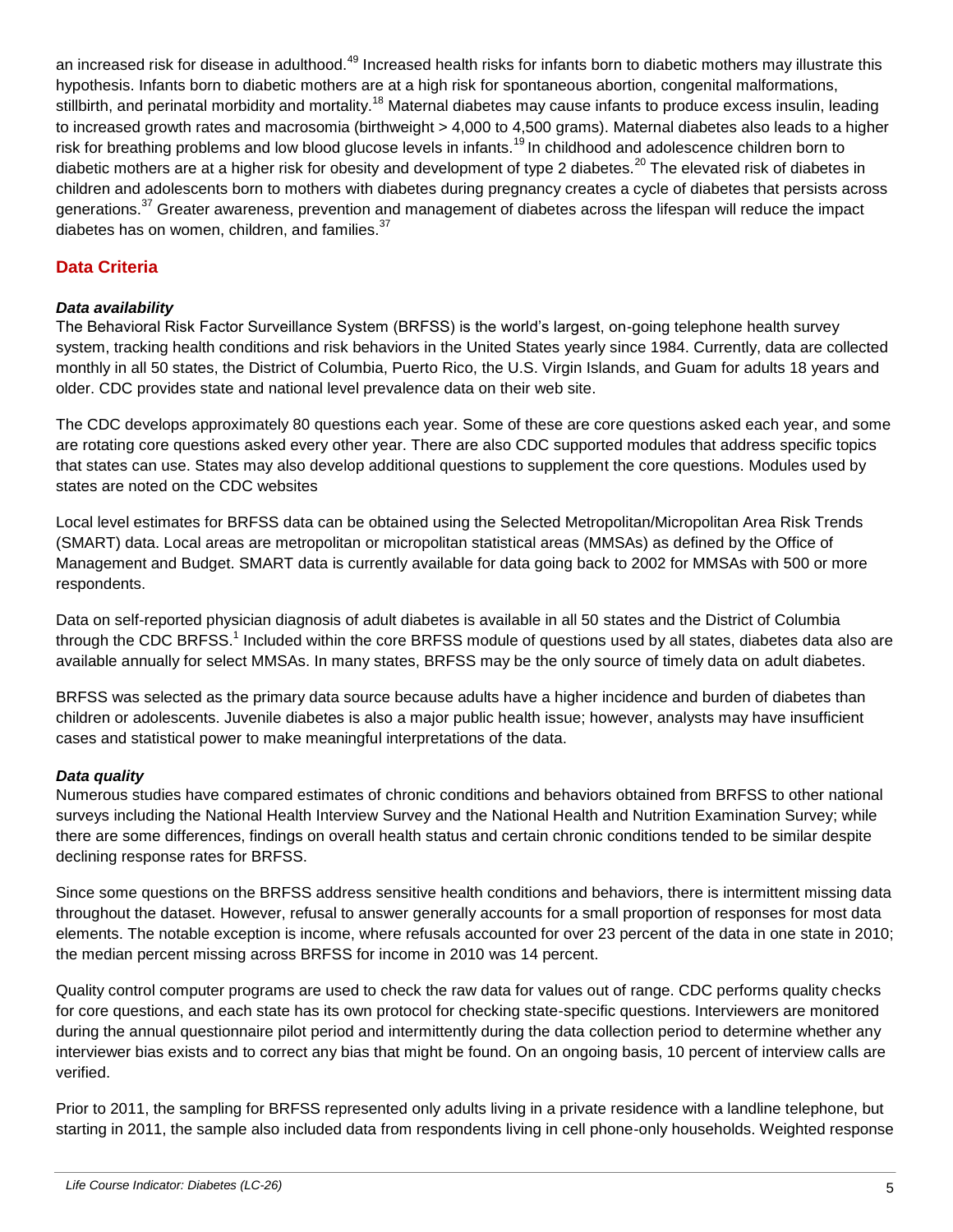rates are presented by state. For 2011, the median weighted response rate for the combined cell phone and landline was 49.72 percent.

The survey adjusts for non-response to reduce the known differences between respondents and non-respondents. Although participants interviewed may not represent a state in terms of age, sex and race distribution, it is believed that weighting the data corrects for this potential bias. As with other health surveys, estimates are based on self-report data and they may over- or underestimate the actual prevalence of a particular risk factor in the population. Despite some oversampling in states by geography, the annual sample size is too small to compute precise estimates at the county level. The child prevalence data are reliant on proxy report from the adult respondent to the BRFSS and may be subject to misclassification related to this method.

Data on adult diabetes is based on self-reported information, without provider confirmation of diagnosis. Survey participants are asked to respond to the question, "Have you ever been told by a doctor that you have diabetes?" However, past studies have found that BRFSS data on diabetes is reliable. Prior to this study, Brownson and colleagues (1994) conducted a test-retest study of the Missouri BRFSS. The authors examined self-reported, diagnosed diabetes, among several chronic disease survey questions. In this study, the prevalence of diabetes was 7 percent among 222 respondents. Percent agreement was 98 percent and Kappa was 0.86, indicating excellent agreement after accounting for chance. 2

#### *Simplicity of indicator*

The numerator and denominator for this indicator is simple, therefore the level of complexity for diabetes as an indicator is low. The data do not require linkage, and BRFSS provides pre-calculated rates for every state and for several counties and cities. Data weighting and adjustments are calculated by state health departments and the CDC prior to posting on their website.

#### **References**

<sup>1</sup> Centers for Disease Control and Prevention. Behavioral Risk Factor Surveillance System Survey Data. Atlanta, GA: U.S. Department of Health and Human Services, Centers for Disease Control and Prevention; 2013.

<sup>2</sup> Brownson, R.C., Jackson-Thompson, J., Wilkerson, J.C., and Kiani, F. Reliability of Information on Chronic Disease Risk Factors Collected in the Missouri Behavioral Risk Factor Surveillance System.

<sup>3</sup> Mokdad, A. H., Bowman, B. A., Ford, E. S., Vinicor, F., Marks, J. S., & Koplan, J. P. (2001). The continuing epidemics of obesity and diabetes in the United States. Journal of the American Medical Association, 286(10), 1195-1200.

<sup>4</sup> Diabetes Statistics (2011). American Diabetes Association. Available[: http://www.diabetes.org/diabetes-basics/diabetes-statistics/.](http://www.diabetes.org/diabetes-basics/diabetes-statistics/) Accessed: February 28, 2013.

<sup>5</sup> Blas, E. & Kurup, A. S. (2010). Equity, social determinants, and public health programs. Diabetes and social determinants. World Health Organization, 77-94.

<sup>6</sup> Lobstein, T., Baur, L., & Uauy, R. (2004). Obesity in children and young adults a crisis in public health. Obesity Reviews, 5, 4-85.

 $^7$  Valdz, R., Greenlunch, K. J., Khoury, M. J., & Yoon, P. W. (2007). Is family history a useful tool for detecting children at risk for diabetes and cardiovascular diseases? A public health perspective. Pediatrics, 120, S78-S86.

<sup>8</sup> Diabetes Public Health Resources. 2011 National Diabetes Fact Sheet. Center for Disease Control. Available: [http://www.cdc.gov/diabetes/pubs/estimates11.htm#11.](http://www.cdc.gov/diabetes/pubs/estimates11.htm#11) Accessed: February 28, 2013.

9 Diabetes. Interventions & Resources. Healthy People 2020. Available: [http://www.healthypeople.gov/2020/topicsobjectives2020/ebr.aspx?topicId=8.](http://www.healthypeople.gov/2020/topicsobjectives2020/ebr.aspx?topicId=8) Accessed February 28, 2013.

 $10$  Ahmad, L. A. & Crandall, J. P. (2010). Type 2 diabetes prevention: a review. Clinical Diabetes, 28(2), 53-59.

<sup>11</sup> Taras, H. & Potts-Datema, W. (2005). Chronic health conditions and student performance at school. Journal of School Health, 75(7), 255-266.

<sup>12</sup> Datar, A., Sturm, R., & Magnabosco, J. L. (2004). Childhood overweight and academic performance: National study of kindergarteners and firstgraders. Obesity Research, 12(1), 58-68.

<sup>13</sup> Sjoberg, R. L., Nilsson, K. W., & Leppert, J. (2005). Obesity, shame, and depression in school-aged children: a population-based study. Pediatrics, 116(3), e389-e392.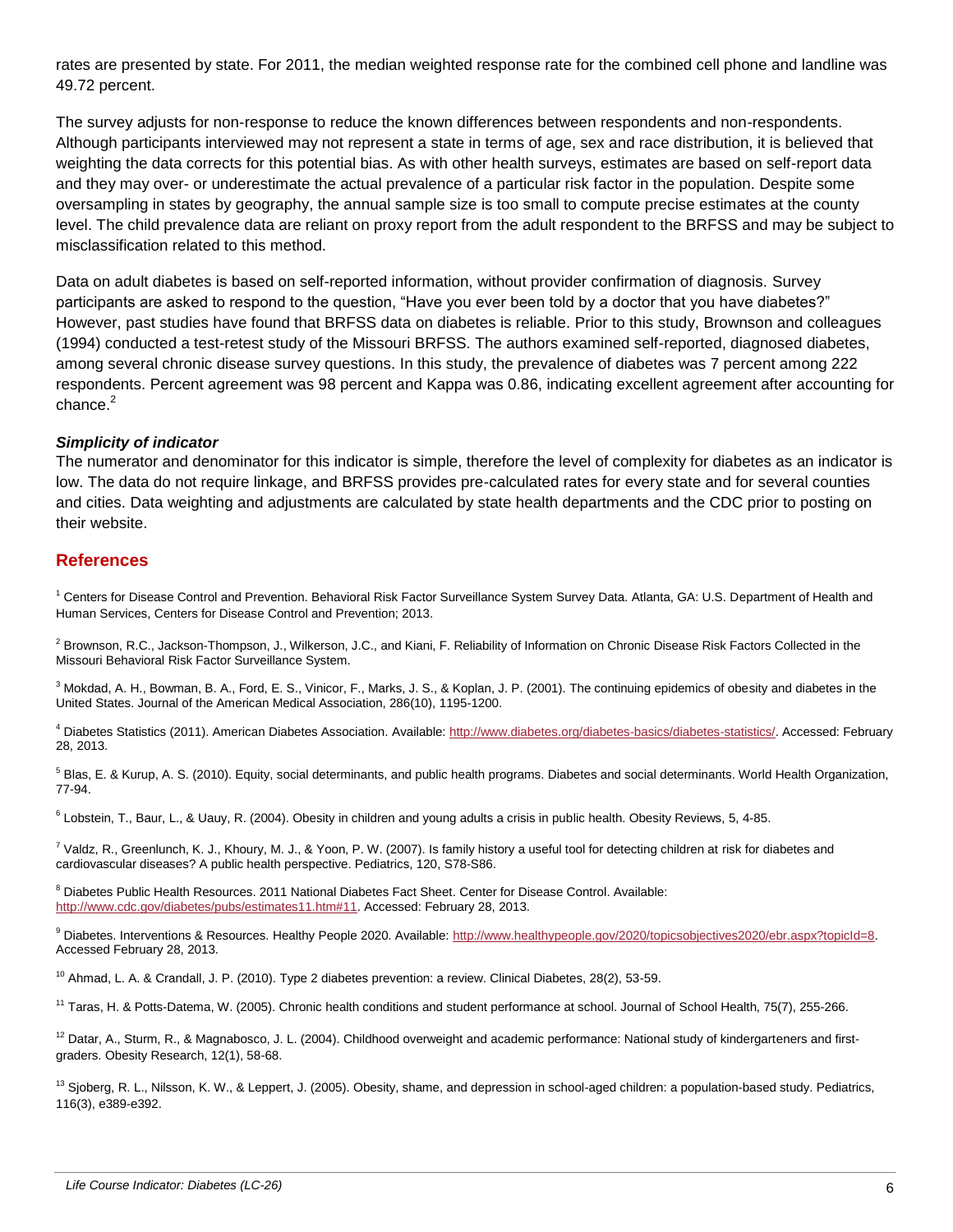<sup>14</sup> Janssen, I., Craig, W. M., Boyce, W. F., & Pickett, W. (2004). Associations between overweight and obesity with bullying behaviors in school-aged children. Pediatrics, 113(5), 1187-1194.

<sup>15</sup> Gittelsohn, J. & Kumar, M. B. (2007). Preventing childhood obesity and diabetes: is it time to move out of the school? Pediatric Diabetes, 8(9), 55-69.

<sup>16</sup> Diabetes Report Card. Available[: http://www.cdc.gov/diabetes/pubs/pdf/DiabetesReportCard.pdf.](http://www.cdc.gov/diabetes/pubs/pdf/DiabetesReportCard.pdf) Accessed: February 28, 2013.

<sup>17</sup> Rubin, R. R. & Peyrot, M. (1999). Quality of life and diabetes. Diabetes/Metabolism Research and Reviews, 15, 205-218.

<sup>18</sup> Nold, J. L. & Georgieff, M. K. (2004). Infants of diabetic mothers. Pediatric Clinics of North America, 51, 619-637.

<sup>19</sup>Diabetes Basics. What is gestational diabetes? American Diabetes Association. Available[: http://www.diabetes.org/diabetes-basics/gestational/what](http://www.diabetes.org/diabetes-basics/gestational/what-is-gestational-diabetes.html)[is-gestational-diabetes.html.](http://www.diabetes.org/diabetes-basics/gestational/what-is-gestational-diabetes.html) Accessed: February 28, 2013

 $^{20}$  Dablea, D. (2007). The predisposition to obesity and diabetes in offspring of diabetic mothers. Diabetes Care, 30, S169-S174.

 $^{21}$  Ackermann, R. T., Finch, E. A., Brizendine, E., Zhou, H., & Marrero, D. G. (2008). Translating the diabetes prevention program into the community: the DEPLOY pilot study. American Journal of Preventive Medicine, 35(4), 357-363.

<sup>22</sup> Centers for Disease Control and Prevention. National Diabetes Statistics Report: Estimates of Diabetes and Its Burden in the United States, 2014. Atlanta, GA: U.S. Department of Health and Human Services; 2014.

<sup>23</sup>Nolan C, Damm P, Prentki M. Type 2 diabetes across generations: from pathophysiology to prevention and management. *Lancet* [serial online]. July 9, 2011;378(9786):169-181.

<sup>24</sup> Combs-Orme T. Epigenetics and the Social Work Imperative. *Social Work*. 2013;58(1):23-30.

<sup>25</sup>Tanda R, Salsberry P. Integrating Risks for Type 2 Diabetes Across Childhood: A Life Course Perspective. *Journal Of Pediatric Nursing* [serial online]. August 2012;27(4):310-318.

<sup>26</sup> Centers for Disease Control and Prevention. Morbidity and Mortality Weekly Report: Progress in increasing breastfeeding and reducing racial/ethnic *differences – United States, 2000-2008 births.* February 8, 2013;62(05);77-80.

<sup>27</sup>Algert S, Agrawal A, Lewis D. Disparities in access to fresh produce in low-income neighborhoods in Los Angeles. *American Journal Of Preventive Medicine*. May 2006;30(5):365-370.

<sup>28</sup> Haynes-Maslow L, Parsons S, Wheeler S, Leone L. A qualitative study of perceived barriers to fruit and vegetable consumption among low-income populations, North Carolina, 2011. *Preventing Chronic Disease*. 2013;10:E34.

<sup>29</sup> Strong L, Reitzel L, Wetter D, McNeill L. Associations of Perceived Neighborhood Physical and Social Environments With Physical Activity and Television Viewing in African-American Men and Women. *American Journal Of Health Promotion*. July 2013;27(6):401-409.

<sup>30</sup> Humpel N, Owen N, Leslie E. Environmental factors associated with adults' participation in physical activity - A review. *American Journal Of Preventive Medicine* [serial online]. 2002;22(3):188-199.

<sup>31</sup> Centers for Disease Control and Prevention. National Diabetes Prevention Program: Prediabetes – Am I at Risk? May 15, 2014. Accessed on August 21, 2014 a[t http://www.cdc.gov/diabetes/prevention/prediabetes.htm](http://www.cdc.gov/diabetes/prevention/prediabetes.htm)

 $32$  Boyle J, Thompson T, Gregg E, Barker L, Williamson D. Projection of the year 2050 burden of diabetes in the US adult population: dynamic modeling of incidence, mortality, and prediabetes prevalence. *Population Health Metrics*. 2010;8

33 D'Angelo D, Williams L, Morrow B, Cox S, Harris N, Harrison L, Posner SF, Hood JR, Zapata L. Preconception and interconception health status of women who recently gave birth to a live-born infant--Pregnancy Risk Assessment Monitoring System (PRAMS), United States, 26 reporting areas, 2004. *MMWR Surveill Summ*. 2007; 56(10):1-35.

<sup>34</sup> CDC. (n.d.). Gestational Diabetes. Retrieved from<http://www.cdc.gov/diabetes/pubs/pdf/gestationalDiabetes.pdf>

<sup>35</sup> Cedergren M. Maternal morbid obesity and the risk of adverse pregnancy outcome. *Obstetrics & Gynecology*. February 2004;103(2):219-224.

<sup>36</sup> Small M, James A, Kershaw T, Thames B, Gunatilake R, Brown H. Near-Miss Maternal Mortality Cardiac Dysfunction as the Principal Cause of Obstetric Intensive Care Unit Admissions. *Obstetrics And Gynecology* [serial online]. 2012;119(2):250-255.

<sup>37</sup> Owens M, Kieffer E, Chowdhury F. Preconception Care and Women with or at Risk for Diabetes: Implications for Community Intervention. *Maternal & Child Health Journal* [serial online]. December 2, 2006;10:137-141.

<sup>38</sup> United States Preventive Services Task Force. Screening for Gestational Diabetes Mellitus. Accessed on August 18, 2014 at <http://www.uspreventiveservicestaskforce.org/uspstf13/gdm/gdmfinalrs.htm>